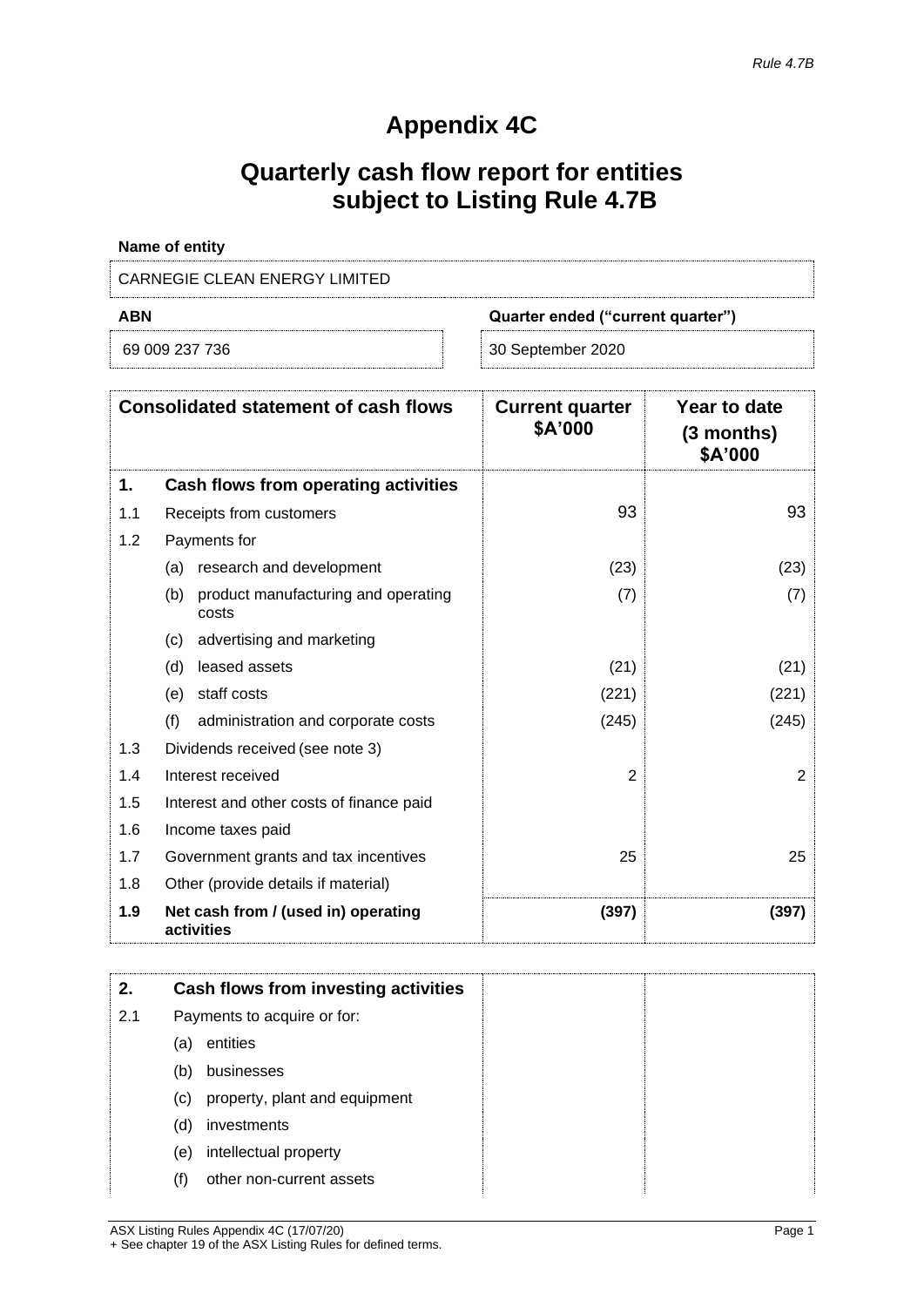|     | <b>Consolidated statement of cash flows</b>       | <b>Current quarter</b><br>\$A'000 | Year to date<br>$(3$ months)<br>\$A'000 |
|-----|---------------------------------------------------|-----------------------------------|-----------------------------------------|
| 2.2 | Proceeds from disposal of:                        |                                   |                                         |
|     | entities<br>(a)                                   |                                   |                                         |
|     | (b)<br>businesses                                 |                                   |                                         |
|     | (c)<br>property, plant and equipment              | 12                                | 12                                      |
|     | (d)<br>investments                                |                                   |                                         |
|     | intellectual property<br>(e)                      |                                   |                                         |
|     | (f)<br>other non-current assets                   |                                   |                                         |
| 2.3 | Cash flows from loans to other entities           |                                   |                                         |
| 2.4 | Dividends received (see note 3)                   |                                   |                                         |
| 2.5 | Other (provide details if material)               |                                   |                                         |
| 2.6 | Net cash from / (used in) investing<br>activities | 12                                | 12                                      |

| 3.   | Cash flows from financing activities                                                          |  |
|------|-----------------------------------------------------------------------------------------------|--|
| 3.1  | Proceeds from issues of equity securities<br>(excluding convertible debt securities)          |  |
| 3.2  | Proceeds from issue of convertible debt<br>securities                                         |  |
| 3.3  | Proceeds from exercise of options                                                             |  |
| 3.4  | Transaction costs related to issues of<br>equity securities or convertible debt<br>securities |  |
| 3.5  | Proceeds from borrowings                                                                      |  |
| 3.6  | Repayment of borrowings                                                                       |  |
| 3.7  | Transaction costs related to loans and<br>borrowings                                          |  |
| 3.8  | Dividends paid                                                                                |  |
| 3.9  | Other (provide details if material)                                                           |  |
| 3.10 | Net cash from / (used in) financing<br>activities                                             |  |

|     | Net increase / (decrease) in cash and<br>cash equivalents for the period |       |        |
|-----|--------------------------------------------------------------------------|-------|--------|
| 4.1 | Cash and cash equivalents at beginning of<br>period                      | 3.413 | 3,413  |
| 4.2 | Net cash from / (used in) operating<br>activities (item 1.9 above)       | (397) | (397). |
| 4.3 | Net cash from / (used in) investing activities<br>(item 2.6 above)       | 12    |        |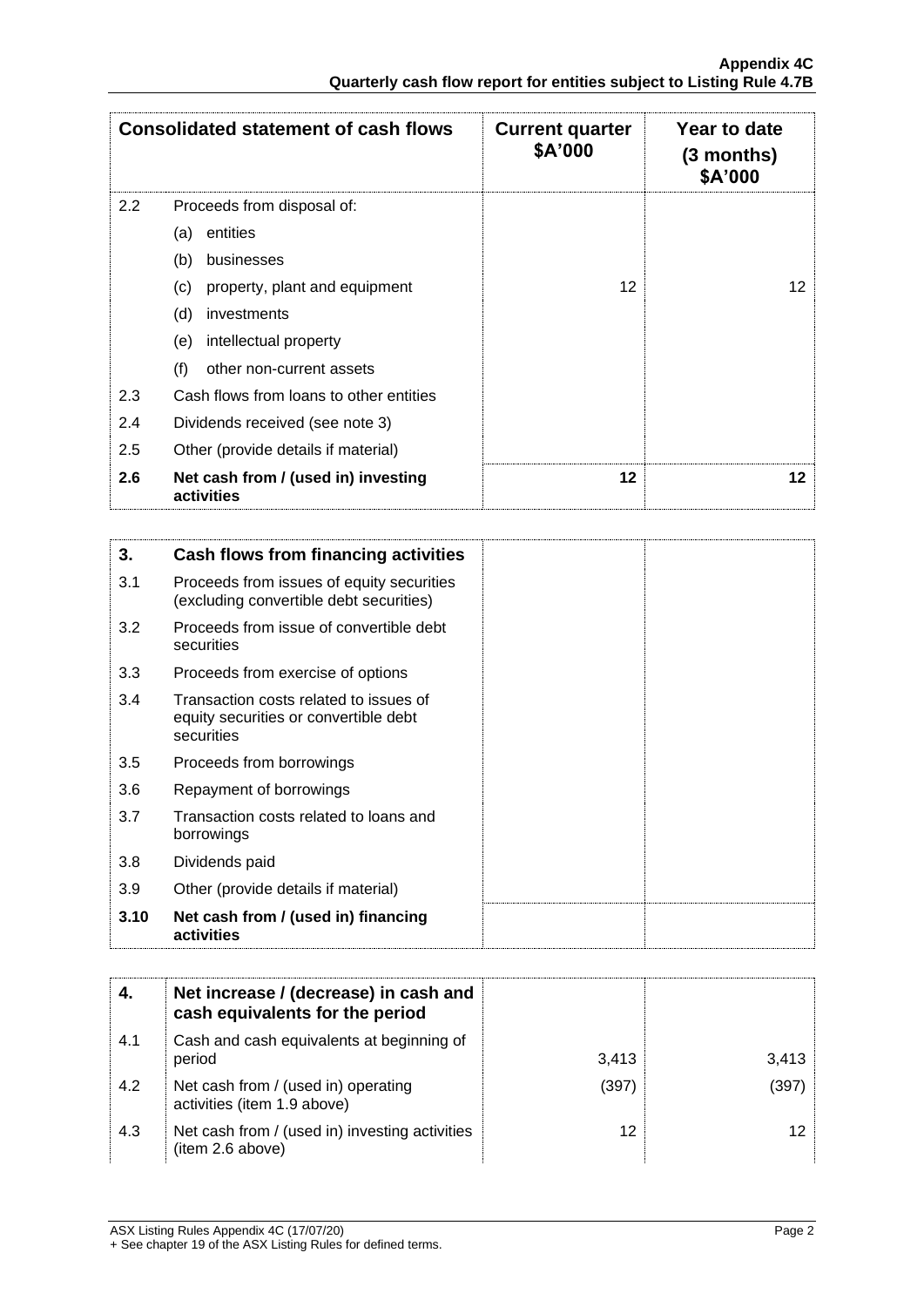| <b>Consolidated statement of cash flows</b> |                                                                     | <b>Current quarter</b><br>\$A'000 | Year to date<br>$(3$ months)<br>\$A'000 |
|---------------------------------------------|---------------------------------------------------------------------|-----------------------------------|-----------------------------------------|
| 4.4                                         | Net cash from / (used in) financing activities<br>(item 3.10 above) |                                   |                                         |
| 4.5                                         | Effect of movement in exchange rates on<br>cash held                |                                   |                                         |
| 4.6                                         | Cash and cash equivalents at end of<br>period                       | 3.031                             | 3.031                                   |

| 5.  | Reconciliation of cash and cash<br>equivalents<br>at the end of the quarter (as shown in the<br>consolidated statement of cash flows) to the<br>related items in the accounts | <b>Current quarter</b><br>\$A'000 | <b>Previous quarter</b><br>\$A'000 |
|-----|-------------------------------------------------------------------------------------------------------------------------------------------------------------------------------|-----------------------------------|------------------------------------|
| 5.1 | <b>Bank balances</b>                                                                                                                                                          | 1,029                             | 1,413                              |
| 5.2 | Call deposits                                                                                                                                                                 | 2,002                             | 2,000                              |
| 5.3 | <b>Bank overdrafts</b>                                                                                                                                                        |                                   |                                    |
| 5.4 | Other (provide details)                                                                                                                                                       | ۰                                 |                                    |
| 5.5 | Cash and cash equivalents at end of<br>quarter (should equal item 4.6 above)                                                                                                  | 3,031                             | 3.413                              |

| 6.  | Payments to related parties of the entity and their<br>associates                                                                                           | <b>Current quarter</b><br>\$A'000 |  |  |
|-----|-------------------------------------------------------------------------------------------------------------------------------------------------------------|-----------------------------------|--|--|
| 6.1 | Aggregate amount of payments to related parties and their<br>associates included in item 1                                                                  | (57                               |  |  |
| 6.2 | Aggregate amount of payments to related parties and their<br>associates included in item 2                                                                  |                                   |  |  |
|     | Note: if any amounts are shown in items 6.1 or 6.2, your quarterly activity report must include a description of, and an<br>explanation for, such payments. |                                   |  |  |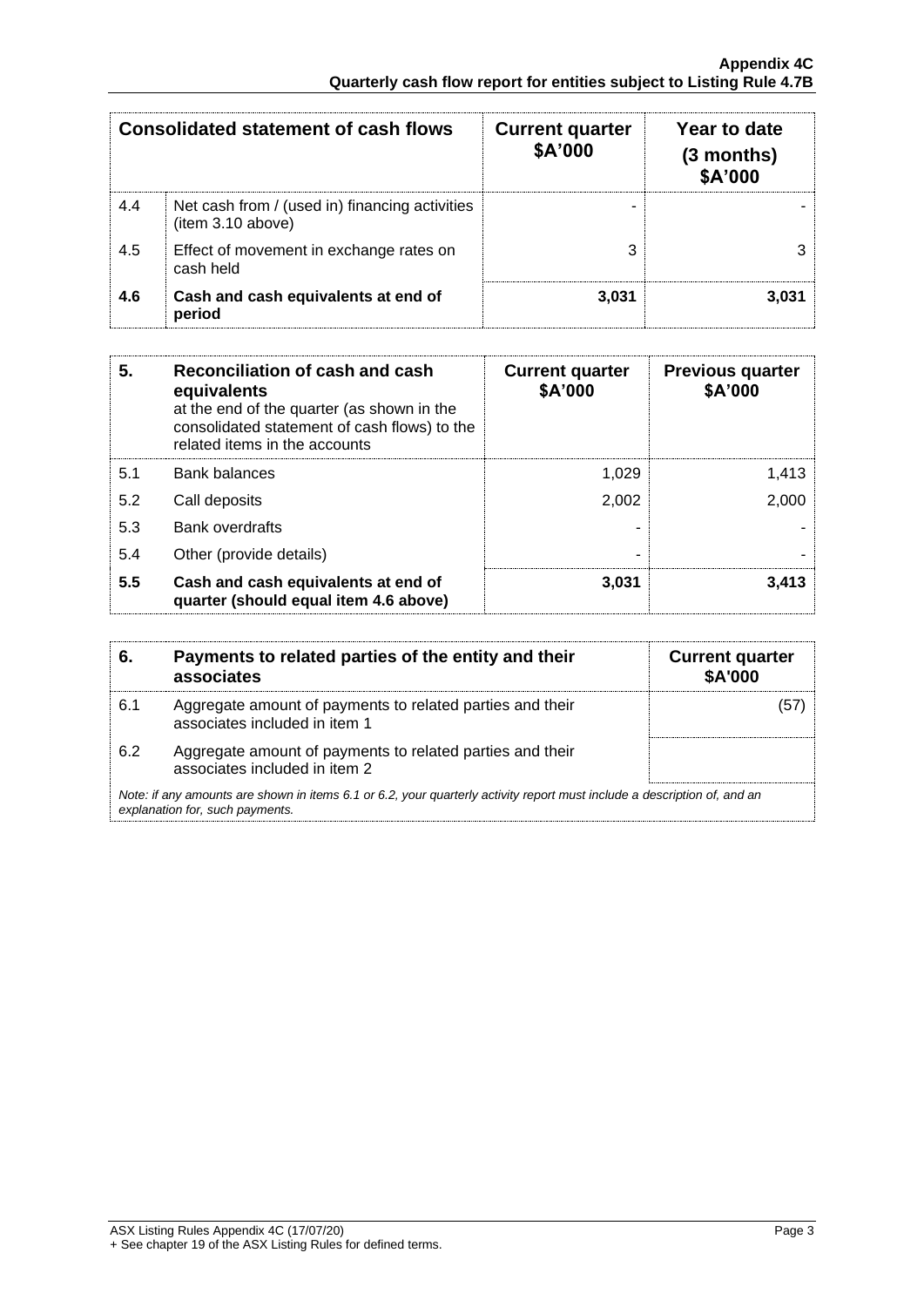| 7.  | <b>Financing facilities</b><br>Note: the term "facility' includes all forms of financing<br>arrangements available to the entity.<br>Add notes as necessary for an understanding of the<br>sources of finance available to the entity.                                                                                                               | <b>Total facility</b><br>amount at quarter<br>end<br>\$A'000 | Amount drawn at<br>quarter end<br>\$A'000 |
|-----|------------------------------------------------------------------------------------------------------------------------------------------------------------------------------------------------------------------------------------------------------------------------------------------------------------------------------------------------------|--------------------------------------------------------------|-------------------------------------------|
| 7.1 | Loan facilities                                                                                                                                                                                                                                                                                                                                      | 2,825                                                        | 2,825                                     |
| 7.2 | Credit standby arrangements                                                                                                                                                                                                                                                                                                                          |                                                              |                                           |
| 7.3 | Other (please specify)                                                                                                                                                                                                                                                                                                                               |                                                              |                                           |
| 7.4 | <b>Total financing facilities</b>                                                                                                                                                                                                                                                                                                                    | 2,825                                                        | 2,825                                     |
| 7.5 | Unused financing facilities available at quarter end                                                                                                                                                                                                                                                                                                 |                                                              |                                           |
| 7.6 | Include in the box below a description of each facility above, including the lender, interest<br>rate, maturity date and whether it is secured or unsecured. If any additional financing<br>facilities have been entered into or are proposed to be entered into after quarter end,<br>include a note providing details of those facilities as well. |                                                              |                                           |
|     | 113 Convertible Notes maturing March 2021 at a conversion price of \$0.00125 per share.                                                                                                                                                                                                                                                              |                                                              |                                           |

| 8.  |                                                                                                                                                                                                                                 | Estimated cash available for future operating activities | \$A'000 |
|-----|---------------------------------------------------------------------------------------------------------------------------------------------------------------------------------------------------------------------------------|----------------------------------------------------------|---------|
| 8.1 | Net cash from / (used in) operating activities (item 1.9)                                                                                                                                                                       |                                                          | (397)   |
| 8.2 | Cash and cash equivalents at quarter end (item 4.6)                                                                                                                                                                             |                                                          | 3,031   |
| 8.3 | Unused finance facilities available at quarter end (item 7.5)                                                                                                                                                                   |                                                          |         |
| 8.4 | Total available funding (item $8.2 +$ item $8.3$ )                                                                                                                                                                              |                                                          | 3,031   |
| 8.5 | Estimated quarters of funding available (item 8.4 divided by<br>item 8.1)                                                                                                                                                       |                                                          | 7.6     |
|     | Note: if the entity has reported positive net operating cash flows in item 1.9, answer item 8.5 as "N/A". Otherwise, a<br>figure for the estimated quarters of funding available must be included in item 8.5.                  |                                                          |         |
| 8.6 | If item 8.5 is less than 2 quarters, please provide answers to the following questions:                                                                                                                                         |                                                          |         |
|     | 8.6.1<br>Does the entity expect that it will continue to have the current level of net operating<br>cash flows for the time being and, if not, why not?                                                                         |                                                          |         |
|     | Answer:                                                                                                                                                                                                                         |                                                          |         |
|     | 8.6.2<br>Has the entity taken any steps, or does it propose to take any steps, to raise further<br>cash to fund its operations and, if so, what are those steps and how likely does it<br>believe that they will be successful? |                                                          |         |
|     | Answer:                                                                                                                                                                                                                         |                                                          |         |
|     | 8.6.3<br>Does the entity expect to be able to continue its operations and to meet its business<br>objectives and, if so, on what basis?                                                                                         |                                                          |         |
|     | Answer:                                                                                                                                                                                                                         |                                                          |         |
|     | Note: where item 8.5 is less than 2 quarters, all of questions 8.6.1, 8.6.2 and 8.6.3 above must be answered.                                                                                                                   |                                                          |         |